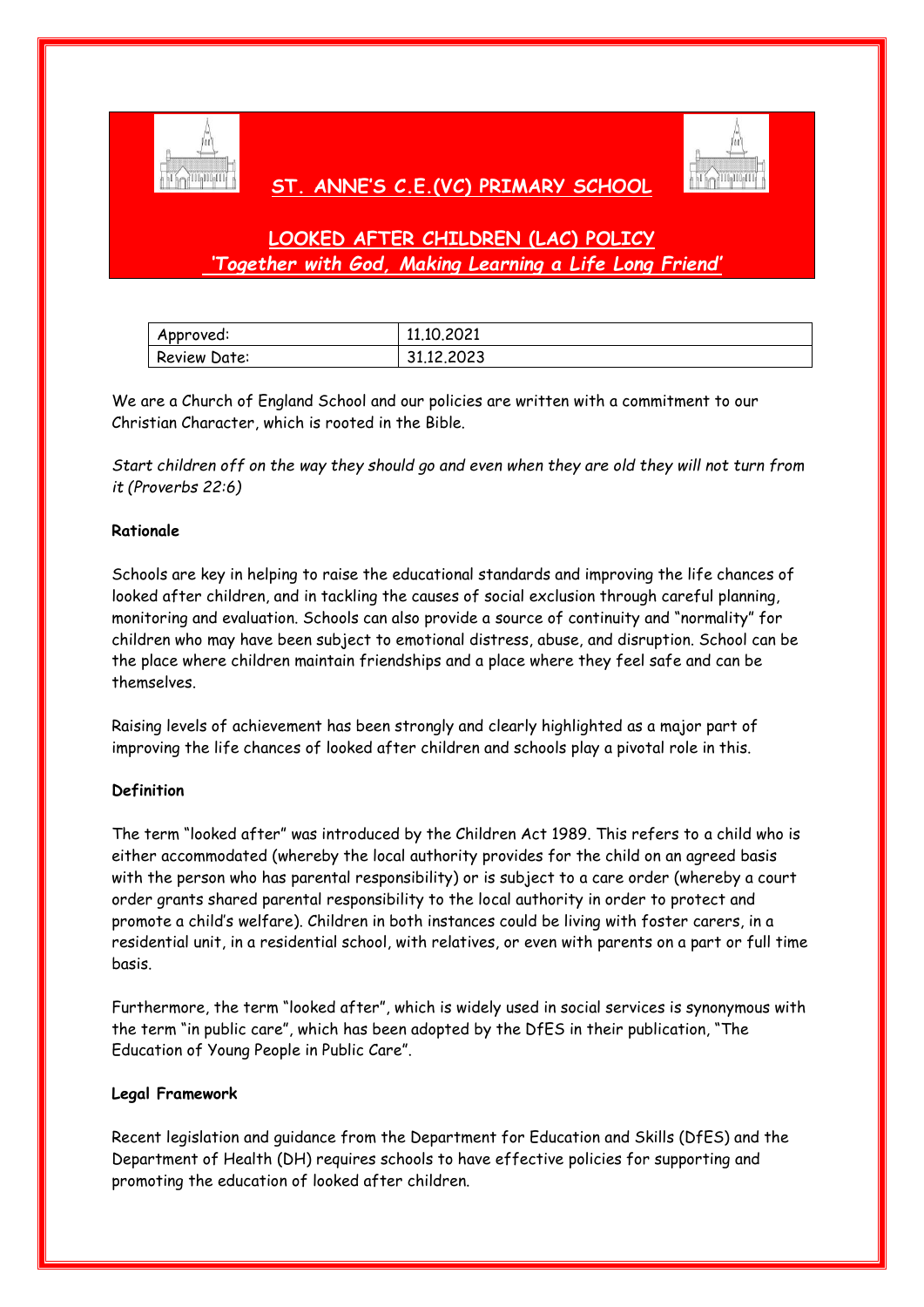Schools must:

- Ensure access to a balanced and broadly based education to all looked after children
- Prioritise recording and improving the academic achievement of all looked after children
- Prioritise a reduction in the number of exclusions and truancies for all looked after children
- Ensure there is a designated teacher to advocate for the rights of looked after children
- Develop systems of communications and protocols
- Promote the attendance of looked after children

### **Objectives**

We will:

- Work alongside social workers to ensure that each looked after child has a current Personal Education Plan in place.
- Provide a climate of acceptance and challenge negative stereotypes.
- Ensure all children who are looked after have the same opportunities to participate fully in the National Curriculum, careers guidance, extra-curricular activities, work experience, and enjoy the school experience fully in line with corporate parenting principles.
- Ensure discretion when addressing a child's care status and ensure there is sensitivity to the background of children who are looked after, especially surrounding work on family.
- Ensure the designated teacher is provided with regular training, and that they cascade this training to school staff as appropriate.
- Seek to review all school policies regularly in the light of the LEA's Social Inclusion guidance, Special Educational Needs Legislation, and joint Department for Education and Skills / Department of Health guidance on The Education of Children in Public Care.
- Ensure that a clear protocol for sharing of information will be followed both within school and with outside agencies.
- Endeavour to support all looked after children educated in this school to achieve to their fullest possible academic potential.

#### **Roles and Responsibilities**

Many looked after children do not want school staff to be aware of their care status because it makes them feel "different". Therefore, we will negotiate with the child to identify who should be aware of their care status. However, we do acknowledge that in some cases, such as if the child has a severe learning difficulty, this many not be possible.

The named Governor will work in co-operation with the Head Teacher and Designated Teacher as the named staff responsible for ensuring that all looked after children have equal access to all learning opportunities in line with their peers. The Head Teacher and Designated Teacher also have specific responsibilities for supporting the rest of the staff in their training and work with looked after children.

The named Governor should be satisfied that:

• the school has a coherent policy for looked after children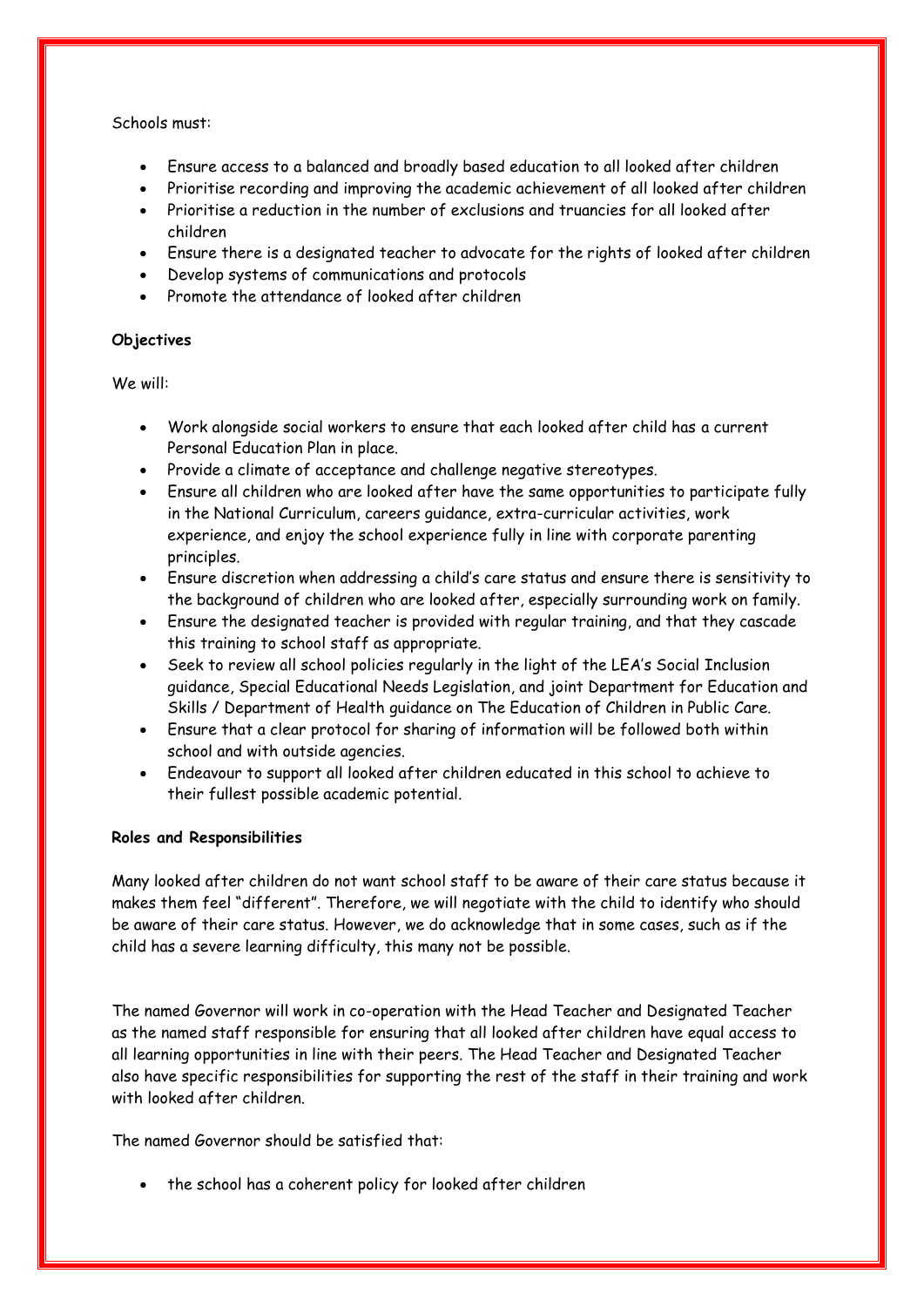- the school's policies and procedures are reviewed in the light of social inclusion guidance and joint DH/DfES guidelines
- the designated teacher has received appropriate training
- looked after children have equal access to all areas of the curriculum
- the Governing body receives an annual report

The Head Teacher will:

- appoint the designated teacher
- ensure that the designated teacher has received appropriate training
- oversee the development of the policy on looked after children
- be responsible for all systems to support looked after children.
- report to the governing body on an annual basis on the following:
- the number of looked after pupils in the school
- an analysis of test scores as a discrete group, compared to other pupils
- the attendance of pupils, compared to other pupils
- the level of fixed term and permanent exclusions, compared to other pupils
- the number of complaints

#### The Designated Teacher

The designated teacher will serve as the contact for social services and the education department and will maintain responsibility for several key areas to support looked after children within the school. This includes serving as an advocate for all looked after children in the school.

The designated teacher will help establish and maintain the ethos regarding looked after children of the school by:

- maintaining and respecting confidentiality of all looked after children and ensuring information is shared on a strictly 'need to know' basis
- ensuring that all staff, through appropriate training, are aware of the difficulties and educational disadvantages faced by looked after children and understand the need for positive systems to support them, whilst maintaining appropriately high expectations for their educational achievements
- acting as an advocate for looked after children in order to allow them equal access to educational opportunities and support with important decisions affecting future life chances

The designated teacher will set up systems to monitor and record the progress of all looked after children. S/he will:

- have an overview and co-ordinating role for gathering and holding all information regarding children who are looked after
- maintain records regarding all looked after children, including legal status and information regarding who should be contacted regarding matters concerning the child
- establish a system for contacting and forwarding educational records to new schools to facilitate a smooth and speedy transfer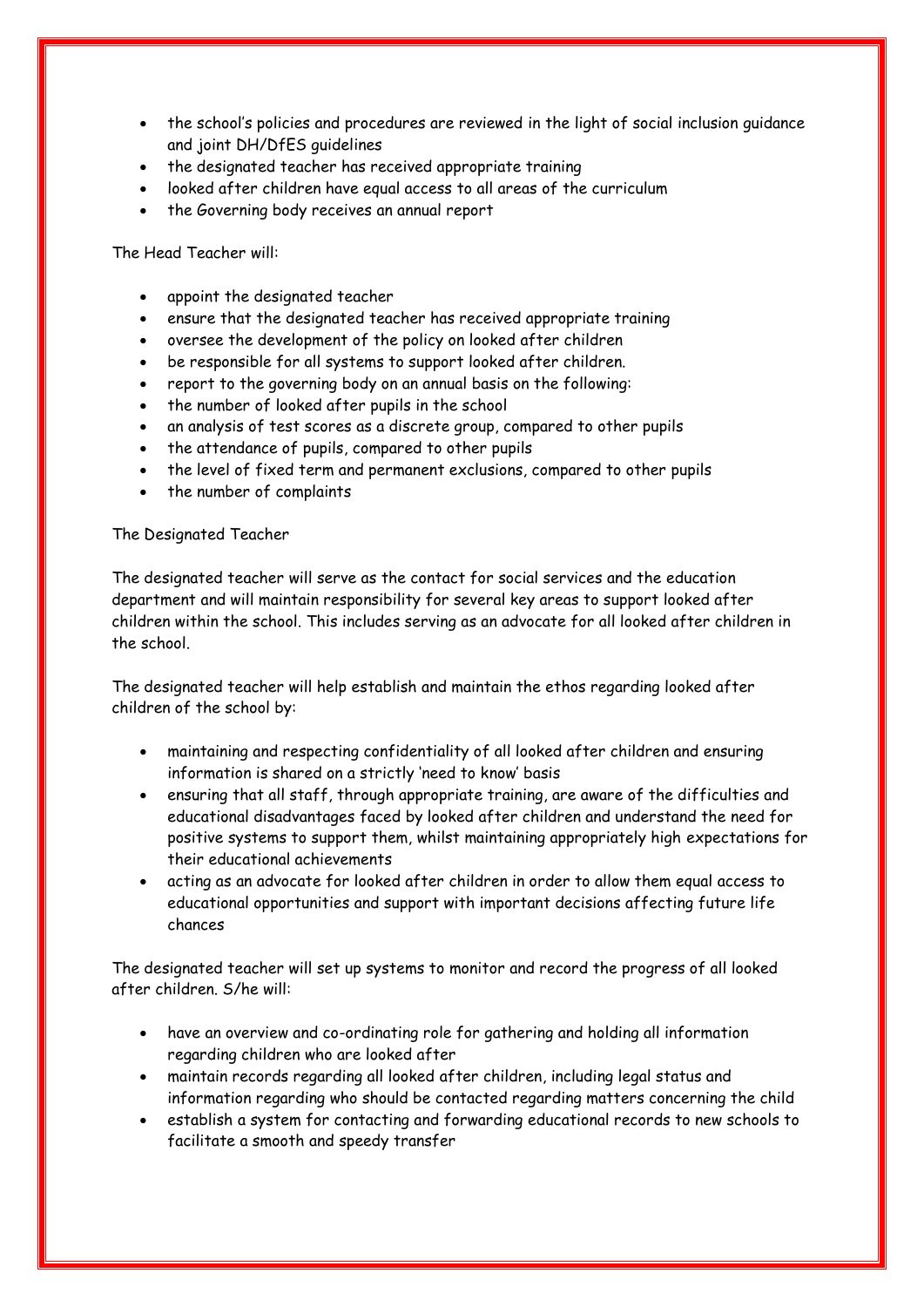monitor the educational progress of all looked after children and intervene, in cooperation with other agencies if required, if there is evidence of underachievement, absence from school or internal truancy, or other similar concern

The designated teacher will facilitate effective communication by:

- building positive home-school relationships between parents / carers with regular opportunities for dialogue
- being proactive and participating in setting goals for the child's PEP
- playing an active role in care planning by ensuring that the attendance of the most appropriate member of staff and/or written reports are provided to all statutory reviews of looked after children
- helping co-ordinate education and PEP meetings
- serving as the named contact for colleagues in social services and education
- ensuring effective communication between all relevant parties
- inviting the responsible social worker to all meetings, and liaising with this social worker regarding the development of Personal Education Plans (PEP).

The designated teacher will monitor each child's achievement and ensure that they have the support they require within school:

- by meeting with the looked after child to discuss who needs to know they are looked after and to ensure that the young person is informed of their role
- by ensuring each child has a named member of staff who can provide advice and/or practical help on academic or pastoral issues (this maybe the class teacher in a primary school)
- by ensuring each child has a Personal Education Plan
- by requesting support from the SENCO and/or outside agencies, including the Education of children Looked After Service, if a looked after child requires additional academic or behavioural support
- by working closely with the SENCO to ensure all looked after children with special educational needs are being assessed and are getting appropriate resources to support their learning
- by having a strategy for key stage or new school transitions
- by ensuring the involvement of the Connexions service with children in key stage four
- by encouraging all children to continue on to further or higher education
- by ensuring all looked after children are made to feel a part of the school environment

The Designated Teacher at St Anne's C.E. Primary School is Miss Aimee Rosson

#### **Personal Education Plans**

Each child will have a Personal Education Plan (PEP), which their social worker will take the lead in developing. However, the school's role in this plan is crucial and at least one member of staff who knows the child well will attend the meeting to establish and subsequently review this. Other staff will contribute in writing as appropriate.

The PEP will consider:

the child's strength's and weaknesses